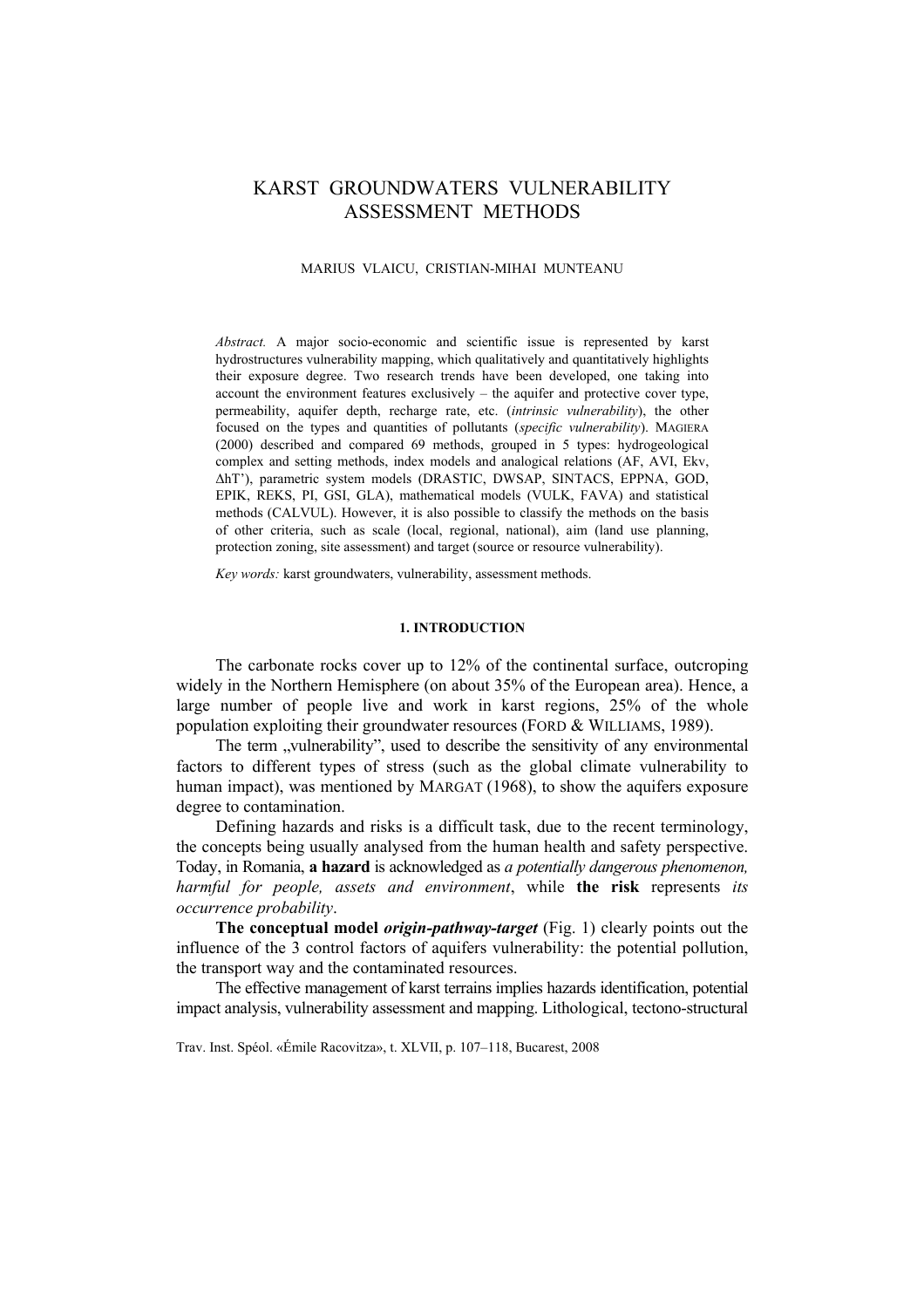and hydrogeological data acquisition is strictly necessary, along with the implementation of adequate protection norms and methodologies, in accordance with the current legislation. The study of karst areas appeals to field observations, laboratory screening and inventory records (files, databases, major hazards and risks maps, airborne and satellite images).



Fig. 1. – The conceptual model *origin-pathway-target*.

The maps utility should be qualitatively and quantitatively emphasized. MAGIERA (2000) described and compared 69 methods, grouped in 5 types: hydrogeological complex and setting methods, index models and analogical relations, parametric system models, mathematical models and statistical methods, which could be also classified on the basis of other criteria, such as scale (local, regional, national), aim (land use planning, protection zoning, site assessment) and target (source or resource vulnerability).

**The DRASTIC method** (ALLER *et al.*, 1987) is used for qualitative assessments of the incidence of agricultural pollutants (pesticides and fertilizers) on groundwater, assigning indices (1–10) to the next parameters: **D – aquifer depth**, **R – recharge rate**, **A – aquifer lithology**, **S – soil type**, **T – topography, I – impact** (unsaturated zone lithology), **C – aquifer hydraulic conductivity**.

To be relevant regarding the significance for the total vulnerability, the resulting values are weighted with coefficients, selected from the  $1 (T) - 5 (D; I)$ range. After the multiplication and addition of all data, the vulnerability index  $(23-230)$ ; in current work: 50–200), may be inferred, defining its degree ("very  $low$ " –  $\mu$ high") and favouring intra- or interregional comparisons.

**The DWSAP method – Drinking Water Source Assessment and Protection** (BLODGETT, 1993), requires a similar algorithm, taking into account the potential contaminant activities, the effectiveness of the natural barrier protection to pollution events and the travel time of chemical compounds or microorganisms.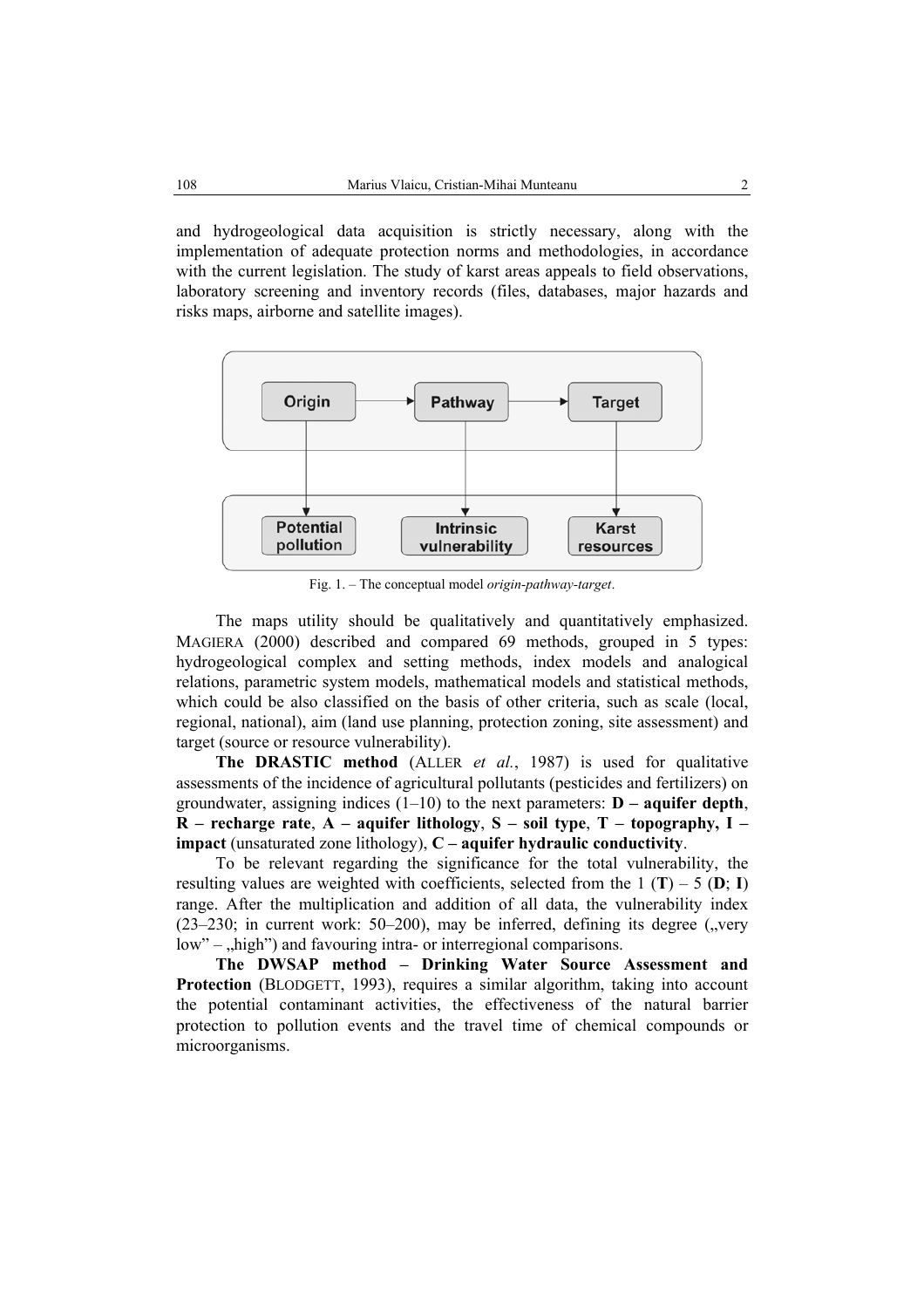**The SINTACS method** (CIVITA *et al.*, 1990) assesses the same 7 parameters: **S – soggiacenza** (aquifer depth), **I – infiltrazione** (seepage water input), **N – non saturo** (unsaturated zone features: grain size, texture, mineral composition, faulting and karstification), **T – tipologia della copertura** (soil type), **A – acquifero** (hydrogeological characteristics of aquifer), conditioning molecular and kinematic dispersion, contaminants adsorption and dilution, and even the chemical reactions between them and reservoirs, **C – conducibilità** (aquifer hydraulic conductivity), **S – superficie topografica** (roughness of land surface).

The method has a complex structure, data processing being mediated by a software. In order to describe the total vulnerability, it is possible to add some other variables to those already mentioned, estimated by indices (1–10). The weighting coefficients will be chosen from the  $8\%$  (**I**) – 22% (**S**) interval, while the vulnerability degrees assigned to various regions oscillate between "very low" and "extremely high".

**The SI method,** focused on **susceptibility index**, and that adopted in Portugal, by **EPPNA – Equipa de Projecto do Plano Nacional da Água** (INAG, 1998), belong to the same group of vulnerability assessment methods.

By **the GOD method** (FOSTER, 1987), 3 parameters are studied: **G – groundwater occurrence** (aquifer type), **O – overall aquifer class** (protective cover lithology) and **D – aquifer depth**; afterwards, indices selected from the 0–1 range will be assigned to the resulting values, the graphical processing of the 3 charts allowing vulnerability assessment, between "the minimum degree" (0) and "the maximum degree" (1).

**The EPIK method** (DOERFLIGER & ZWAHLEN, 1997) is highly useful for the land use planning, especially for the catchments protection.

By analysing the hydrodynamical behaviour of the Swiss karst aquifers, it has been shown the fact that vulnerability is controlled by 4 main factors, which will be mapped:  $E$  – epikarst (thickness of subcutaneous, high permeability zone),  $P$  – **protective cover** (soil and/or low permeability formations), **I – infiltration conditions** (diffuse or concentrated seepage water input) and **K – karst network development**.

The semiquantitative evaluation is carried out with the help of the classification indices:  $E_1$  – sinkholes, karren fields, ruin-like relief, intensely fractured outcrops,  $E_2$  – intermediate zones in doline fields, dry valleys,  $E_3$  – epikarst absent; on top of carbonate rocks or coarse, very permeable detrital deposits:  $P_1$  – 0–0.2 m of soil,  $P_2$  – 0.2–1 m of soil,  $P_3$  – >1 m of soil; overlaying low permeability formations:  $P_1$  – omitted for deposits that are less than 0.2 m thick, since the units provide a limited protection;  $P_2 - 0.2-1$  m (the whole sequence);  $P_3$  – >1 m (total thickness of the column);  $P_4$  – >8 m of low permeability formations or  $>1$  m of soil on  $>6$  m of silts or clays; inside the catchment:  $I_1$  – permanent or temporary sinkholes, banks and beds of the streams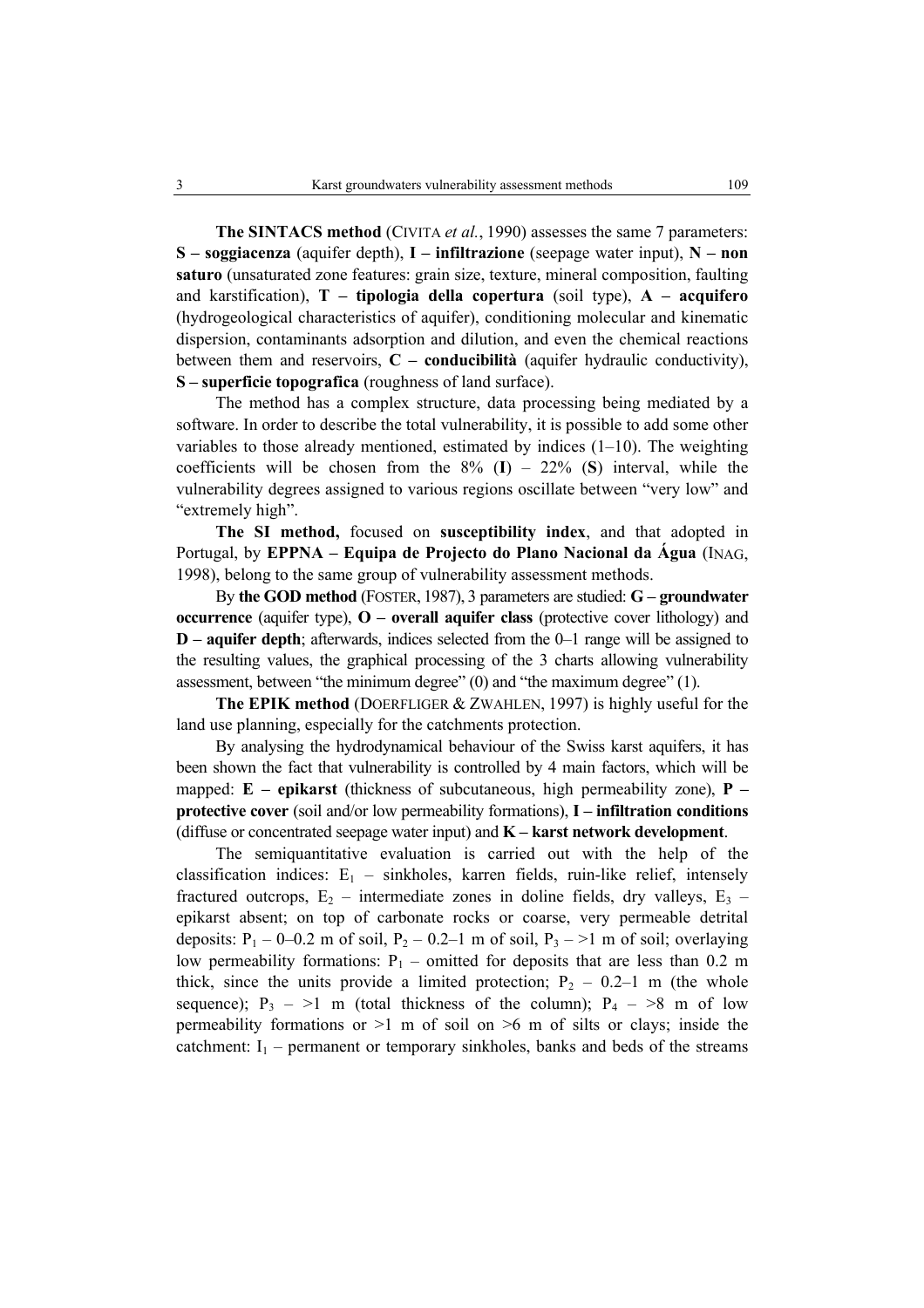recharging them, artificially drained sectors;  $I_2$  – naturally drained regions, with a high runoff coefficient, imposed by a slope steeper than 10% for arable areas and steeper than 25% for meadows and pastures,  $I_3$  – naturally drained terrains, with a low runoff coefficient, the slope being less than 10% for arable areas and less than 25% for meadows and pastures; outside the catchment:  $I_3$  – slopes with a high runoff coefficient, steeper than 10% for arable areas and steeper than 25% for meadows and pastures, taken into account along with their foot zones;  $I_4$  – the rest of the basin;  $K_1$  – moderate or well-developed karst network (dm-m wide interconnected conduits),  $K_2$  – clogged or less-developed karst network,  $K_3$  – fissured or porous media.

The protection index, rated by adding the weighted resulting data:  $F = 3 \cdot E +$  $P + 3-I + 2·K$ , delineates 4 vulnerability classes from "very high" to "low".

**The REKS method** (MALÍK & ŠVASTA), a similar one, is best suited for the Slovak karst peculiarities, while **the PI method** (GOLDSCHEIDER *et al.*, 2000), describes the **protective index**, mainly following the EPIK method principles.

**The GSI method – Geological Survey of Ireland** (DALY & DREW, 1998) integrates the aquifer map with the importance of the resources, the hydrogeological features and the vulnerability map, highlighting the soil thickness and hydraulic conductivity, internal and external protection zones of the catchments and the hydrostructure response to land use.

**The GLA method – Geologisches Landesamt** (HÖLTING *et al.*, 1995) is designed to thoroughly investigate the protective cover of the karst regions, trying to explain the relationship between the effectiveness of the natural attenuation processes and the contaminants travel time.

**The AF method** (RAO *et al.*, 1985) presents **the pollutants impact attenuation factor** and is conceptually similar to **the AVI method – aquifer vulnerability index** (VAN STEMPVOORT *et al.*, 1992) and to the **EKv** method (AUGE, 1995).

The latter checks over 2 factors: **unconfined aquifer depth (E)** and **unsaturated zone vertical permeability (Kv)**, assigning them indices selected from the 1–5 range, depending on their significance for the groundwater vulnerability degree. After adding the data, the final index defines the vulnerability classes: low  $(2-4)$ , medium  $(5-7)$  and high  $(8-10)$ .

**The ∆hT' method** (AUGE, 1986) may be applied for the semiconfined aquifers, **the hydraulic potential gradient (∆h)** and **the vertical transmisivity (T')** marking 3 major vulnerability categories.

**The VULK mathematical model – vulnerability and karst** (JEANNIN *et al.*, 2001) has been developed for the specific vulnerability appraisal, in the framework of the European Union COST Action 620. Thereafter, in the USA, **the**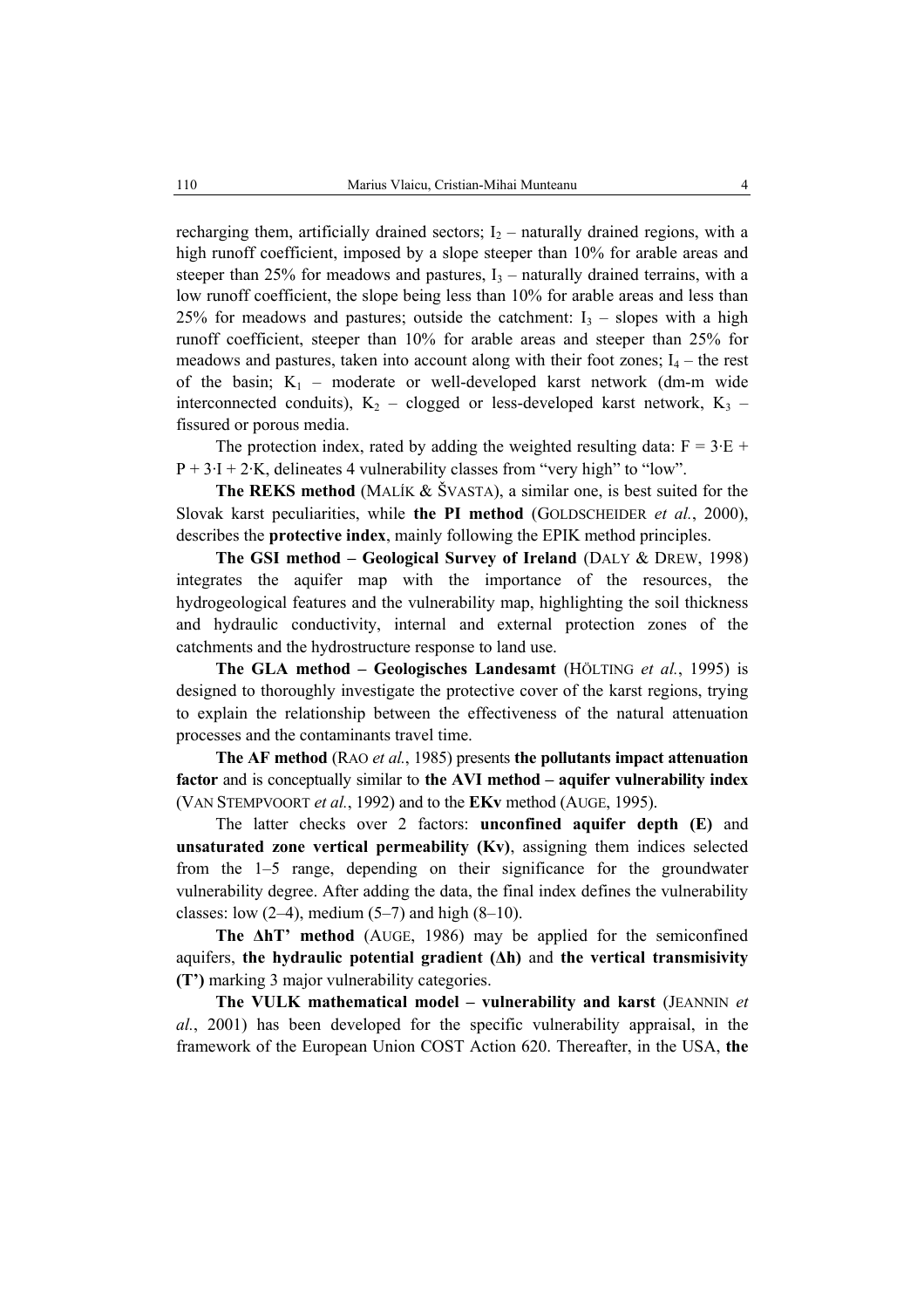**FAVA model – Florida aquifer vulnerability assessment** (BAKER *et al.*, 2002), also built on a GIS platform, was considered more appropriate for the local case.

**The statistical methods**, including **CALVUL – California vulnerability** (TROIANO *et al.*, 1999), are accurate and reliable on a small or medium scale. The geostatistical analysis of groundwater vulnerability requires: the mapping of specific parameters – aquifer depth and recharge rate, protective cover type and permeability; the graphical representation of pollutants distribution within the hydrostructure; the identification of some correlations with the environmental factors, difficult in karst areas, due to a quick lateral transfer of contaminants.

#### **2. VULNERABILITY TYPES**

**The intrinsic vulnerability** is a worldwide notion, used to determine the karst sensitivity to human activities, by mapping geological, geomorphological, hydrogeological, climate, vegetation and land use features.

By definition, **the specific vulnerability** depends on 3 essential variables, joined in a three-dimensional chart (a cube): the contaminant travel time, the pollution duration and the contaminant maximum concentration.

The direct release of pollutants in streams, their transport intermediated by runoff or air currents, the volatilization and airborne subsequent deposition, as well as their uptake in the trophic cycles, trigger the aquifers contamination. During the droughts, the pollutants are stored in soil and epikarst; when humidity rises, they are washed-out and detected at springs and monitoring drillings. The advective transport of noxious compounds (nitrates and nitrites, chlorides, hydrocarbons, heavy metals), bacteria and viri through karst systems, is controlled by the environmental features (permeability, effective porosity, hydraulic gradient) and also by the distance between origin and target. A long travel time offers to the human population an opportunity to react to a contamination event. Meanwhile, the natural attenuation processes (by diffusion or dispersion) may significantly decrease the pollutants concentrations. Unfortunately, the discharge is often very fast, affecting large areas.

## **3. THE PI METHOD**

The conceptual model shown in Fig. 2 presents  $4$  factors  $-$  O, C and K illustrate the system internal features, as opposed to P, which marks an external stress.

In order to map *the vulnerability resources*, only O, C and P parameters are considered, K factor being assessed as *a vulnerability source*.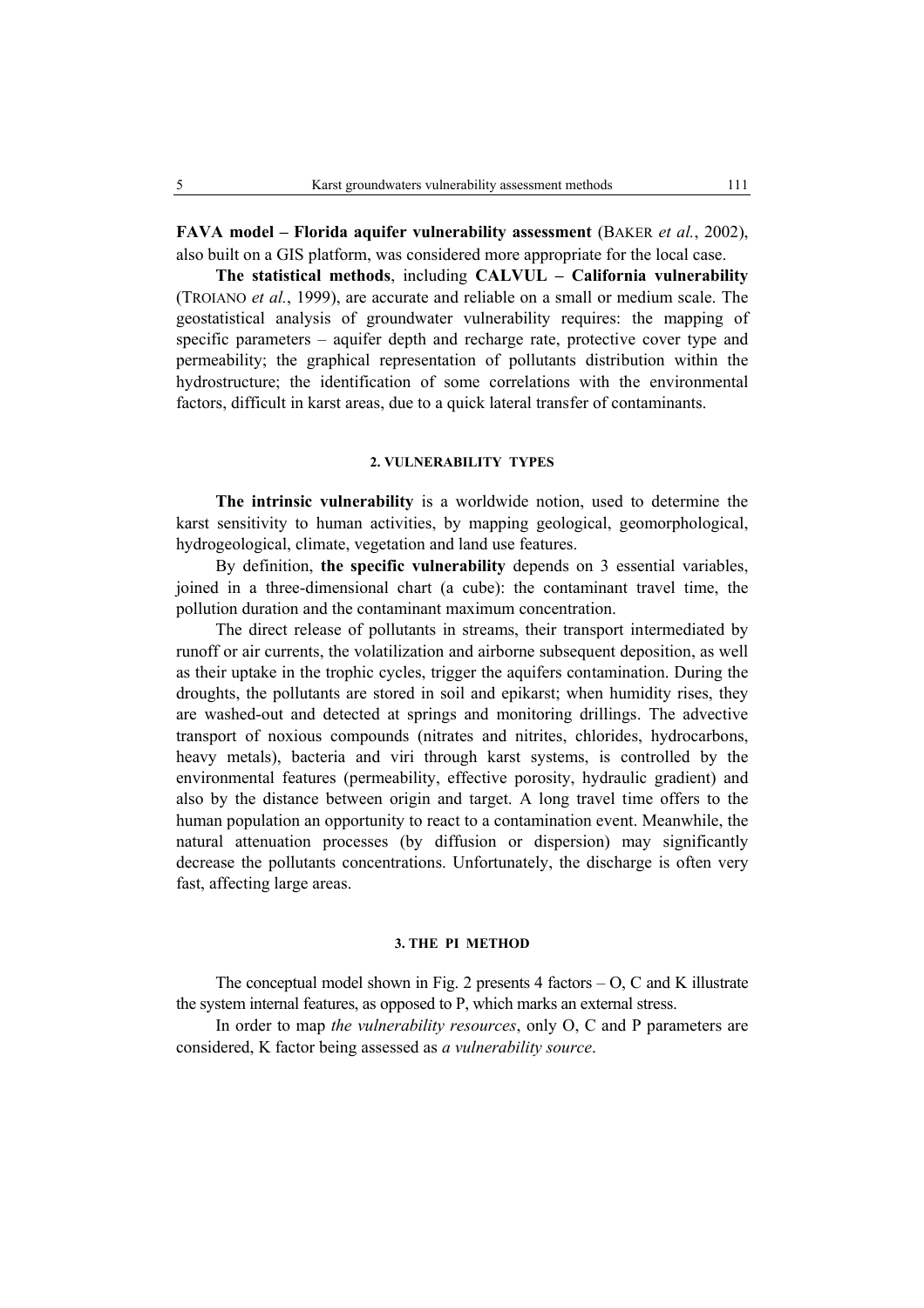

Fig. 2. – The PI method (after COST Action 620, 2003, slightly modified).

# 3.1. THE O FACTOR (OVERLAYING LAYERS)

The protective cover, located between the land surface and the aquifer level, comprises 4 layers: soil, subsoil, non-karst rocks and unsaturated karst rocks. Some of these units may be divided into several sublayers. Not all layers always outcrop, the most karst areas consisting of soil and unsaturated carbonate rocks.

The external surface, ideal for ions exchange and adsorption, also available to be abundantly colonized by microorganisms, has a lesser extent when it overlays intensely faulted carbonate rocks, protected by a thin cover, than in the case of some porous, elastic sediments, burried under a thick soil.

**The soil**, which includes minerals, organic compounds, air and water, is the biologically active zone, directly affected by the climate factors, and decisively controls the specific pollution mitigation.

The layer is less significant for the intrinsic vulnerability assessment. Its main features, which should be mapped, are thickness, porosity and permeability; the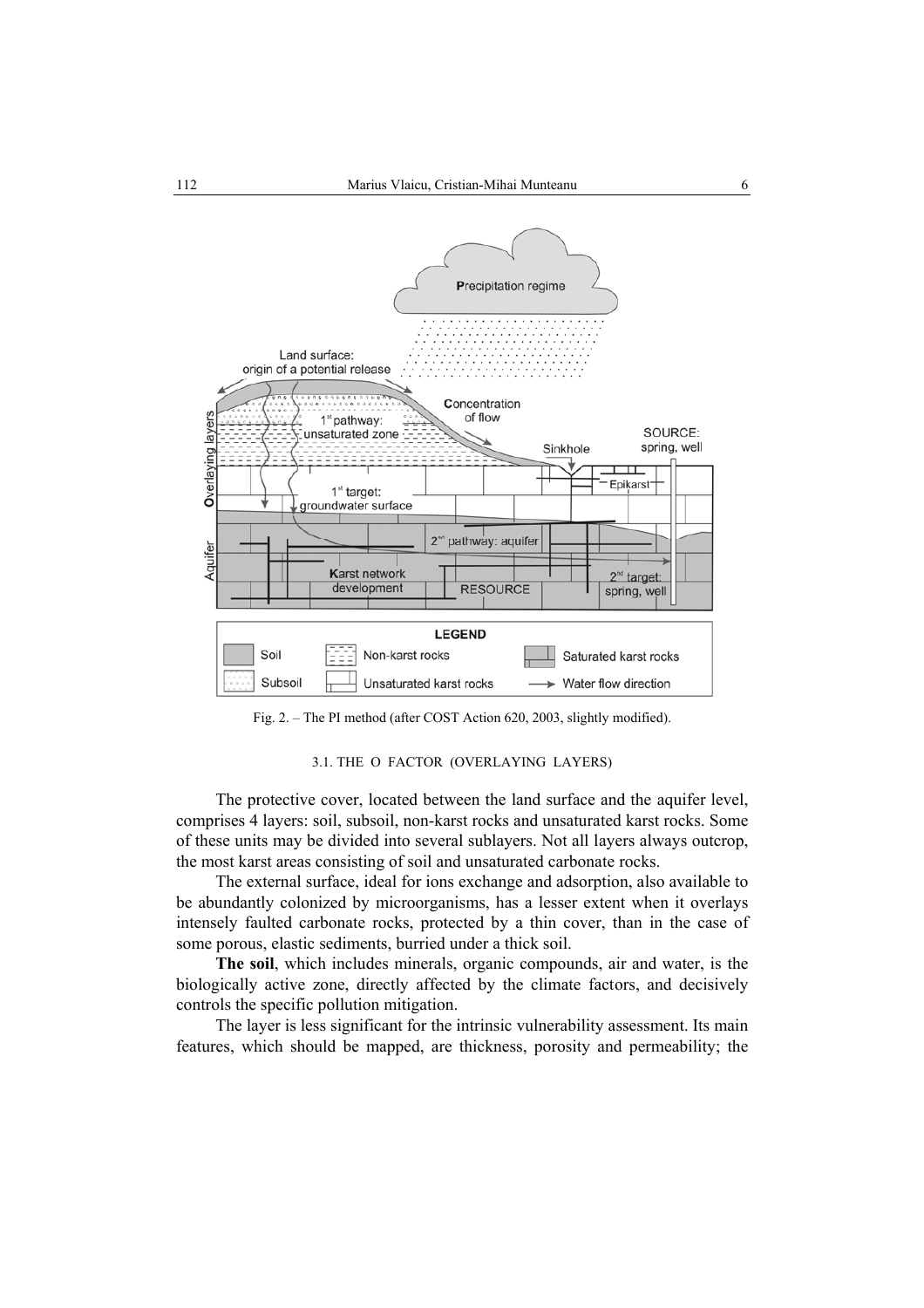latter two mainly depend on the grain size distribution, an effective mean for the evaluation of soil protective function. The soil type, vegetation and drainage density provide supplementary indirect information.

**The subsoil** is the granular, non-lithified material below the soil cover (for example Quaternary deposits, such as gravels, sands, silts or clays). The essential factors mentioned above should be investigated for this layer also. Preferential flowpaths (which follow the macropores network) are less likely to occur than in the soil. Sometimes, the low permeability of these layers may be avoided, if they are not laterally extensive, forming only lenses. A certain minimum thickness of them may be used as a selection criterion.

**The non-karst rocks** consist of sandstones, marls, shales etc.; the same parameters will be studied. In order to estimate them, one may appeal to some geological (lithological and tectonical), as well as geomorphological data (density, width, continuity, spatial distribution and roughness).

**The unsaturated karst rocks** are located in the vadose zone. The epikarst is a part of the aquifer unsaturated zone, and it influences its protective function by controlling the infiltration-percolation processes. There are two extreme cases – either the epikarst allows water storage and a diffuse percolation, meeting the demands of protection for the unsaturated karst rocks, or the concentrate flow is dominant in the epikarst zone, which loses its protection capacity (like in the case of the karren fields drained by potholes).

The protective function of the  $4<sup>th</sup>$  layer depends on its thickness and permeability and also on the karstification degree and spatial distribution. Indirectly, the parameters impose an analysis of all karst features, focused on lithology, structure, texture and paleolandscape reconstruction, but also a certain number of hydrogeochemical and biopedological researches. The O factor will be considered satisfactory for the karst aquifer vulnerability assessment, if all rainfall input diffusely infiltrates through soil or low permeability formations and goes over the vadose zone, before it reaches the saturated one. The runoff may be significant on these terrains and the free access to underground, provided by sinkholes, denies the protective function of the overlaying layers. On the other hand, the runoff directed outside the karst system offers an effective natural protection to contamination.

## 3.2. THE C FACTOR (CONCENTRATION OF FLOW)

The driven of rainfall water towards fast infiltration points is illustrated by the C factor. If the infiltration is diffuse, the protective function of the overlaying layers may be important.

In the case of a concentrated flow, the aquifer is directly polluted by the mediation of sinkholes. The concentration of flow depends on the slope gradient,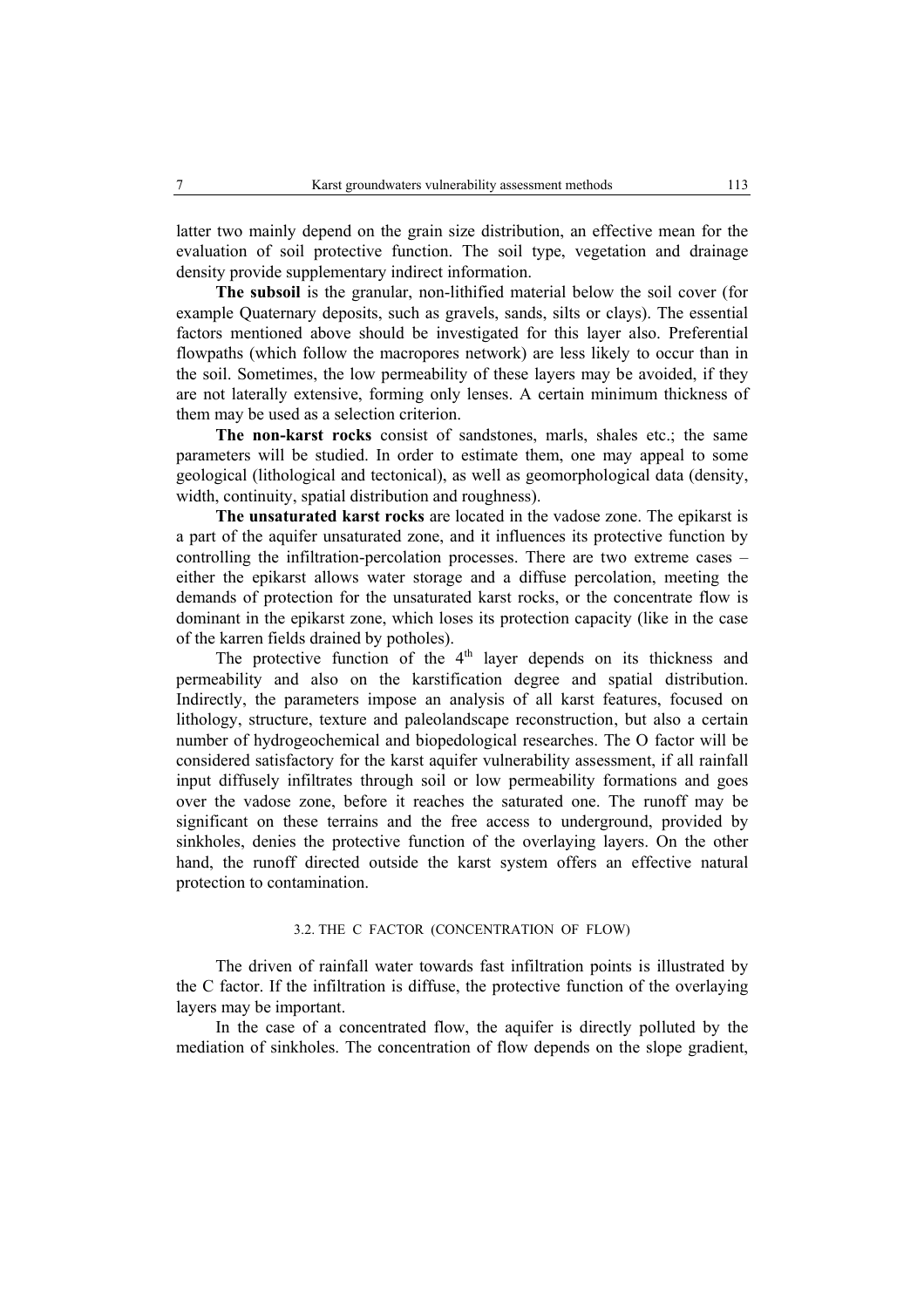surface features (soil thickness and permeability), vegetation and the presence of sinkholes. The C factor has been adopted after the I factor (infiltration conditions) of the EPIK method (DOERFLIGER & ZWAHLEN, 1998).

## 3.3. THE K FACTOR (KARST NETWORK DEVELOPMENT)

The horizontal flowpaths of the saturated zone are often surveyed for the vulnerability source assessment. Therefore, the K factor, similar to that of the EPIK method (DOERFLIGER & ZWAHLEN, 1998), has been set up, denoting the karst network development degree.

It must be analysed along with the distance and the contaminants travel time. The K factor evaluation is based on geological, geomorphological and geophysical data, karst maps, bedrock sampling, dye tracing experiments, pumping tests, spring hydrographs and chemographs. The drainage density, soil type and vegetation are also examined.

## 3.4. THE P FACTOR (PRECIPITATION REGIME)

The P factor considers not only the annual rainfall input, but also the frequency, intensity and duration of the extreme events, which may have a major influence on the infiltration type and volume and, consequently, on the vulnerability.

A large rainfall input, some favourable infiltration conditions and a limited evapotranspiration cause a high recharge rate and a quick transport of contaminants. As a result, the P factor may be considered an external stress, affecting O, C and K parameters. In many cases, there is no clear variation of the rainfall regime within one catchment, but obvious differences may be established between various climate zones. Thus, the P factor is not significant on a local scale, while on a national or continental one it may be relevant.

## **4. KARST VULNERABILITY ASSESSMENT IN ROMANIA**

Although the Cerna-Jiu area, the Mehedinti Plateau, the Piatra Craiului Mountains and the Southern Dobrogea Plateau have been repeatedly investigated from the hydrogeological point of view, up to the present only 2 methods have been applied in Romania – EPIK, in the northern unit of the Banat Mountains (IURKIEWICZ *et al*., 2005) and PI – in the Bihor Mountains (ORĂŞEANU *et al.*, 2005).

The first study aimed to highlight the vulnerability of the karst included in the Semenic-Caraş Gorges National Park, developed on the Middle Jurassic-Early Cretaceous limestones, widespread in the north of the Resita-Moldova Nouă Synclinorium. The zone has been divided in 3 major karst areas: Caraşova-Prolaz, Ponicova-Comarnic and Sodol-Baciului, marked by many caves, sinkholes and springs.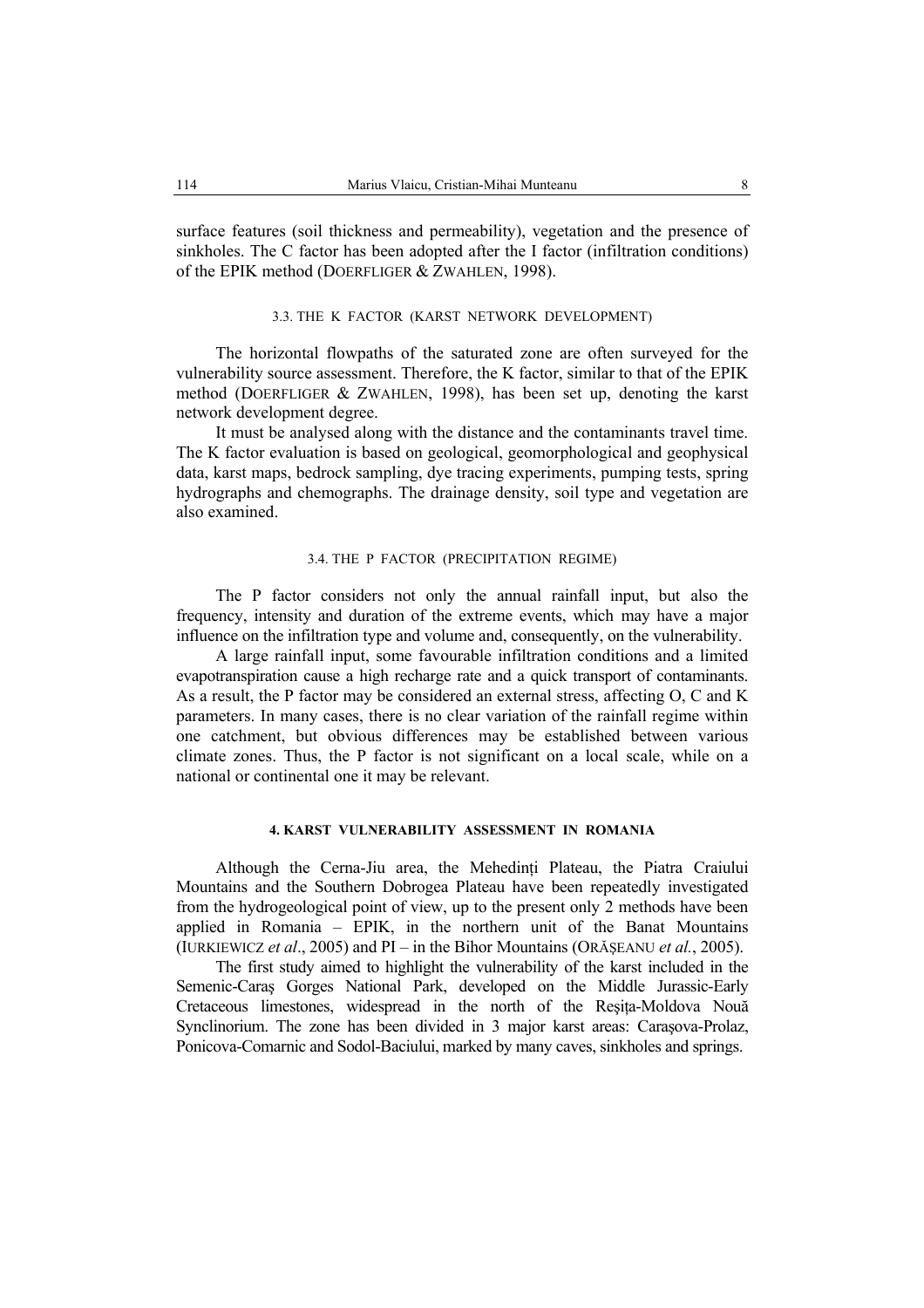Besides the field activity, comprising the epikarst mapping and the hydrogeological data acquisition, the analysis of the satellite images and maps (topographical – 1:10.000 and geological – 1:50.000) was an important stage of the study.

Intensely karstified, the region is dominated by high vulnerability degree terrains, mainly located on the Iabalcea Plateau and nearby the Comarnic Cave, imposing the change of the Semenic-Caraş Gorges National Park limit and the designation of an adequate buffer zone (IURKIEWICZ *et al*., 2005).



Fig. 3. – Vulnerability map of the karst areas included in the northern unit of the Banat Mountains (after IURKIEWICZ *et al.*, 2005).

The second article brings forward the results of the Apuseni Project, deployed on the Gârda Seacă-Ordâncuşa Watershead, aiming to evaluate the impact of agrotourism on the karst system drained by the Coteţul Dobreştilor Spring.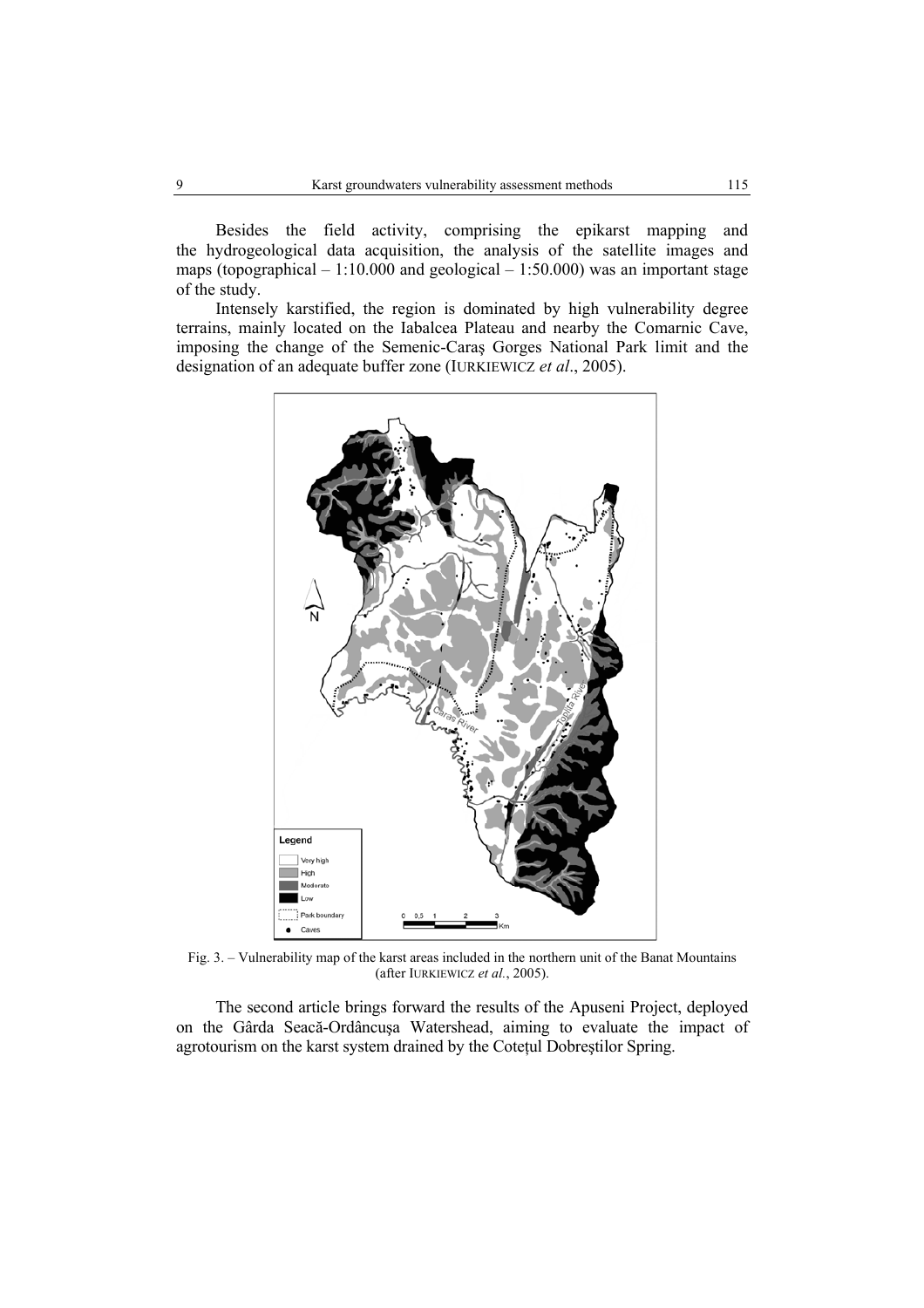The karstified sedimentary sequences (ascribed to the Bihor Unit – Anisian dolomites, Ladinian-Early Carnian and Jurassic limestones) form a homoclinal structure, deeply faulted, which generally strikes NE-SE and dips NE-SW (in the northern half of it) and E-W (in the southern one).

The aquifer intrinsic vulnerability was appraised within the internal drainage area and the mountainside karst catchment, by the means of geological, hydrogeological and pedological research.

The shallow soil enables the superficial flow to easily pass through it, providing a weak protection to pollution, while the karst network is very well developed. The PI map (Fig. 4) displays many perimeters with high or extreme vulnerability degree (ORĂŞEANU *et al.*, 2005).





#### **5. CONCLUSIONS**

The karst groundwater vulnerability assessment is focused both on the karst systems features and on the pollutants physico-chemical properties.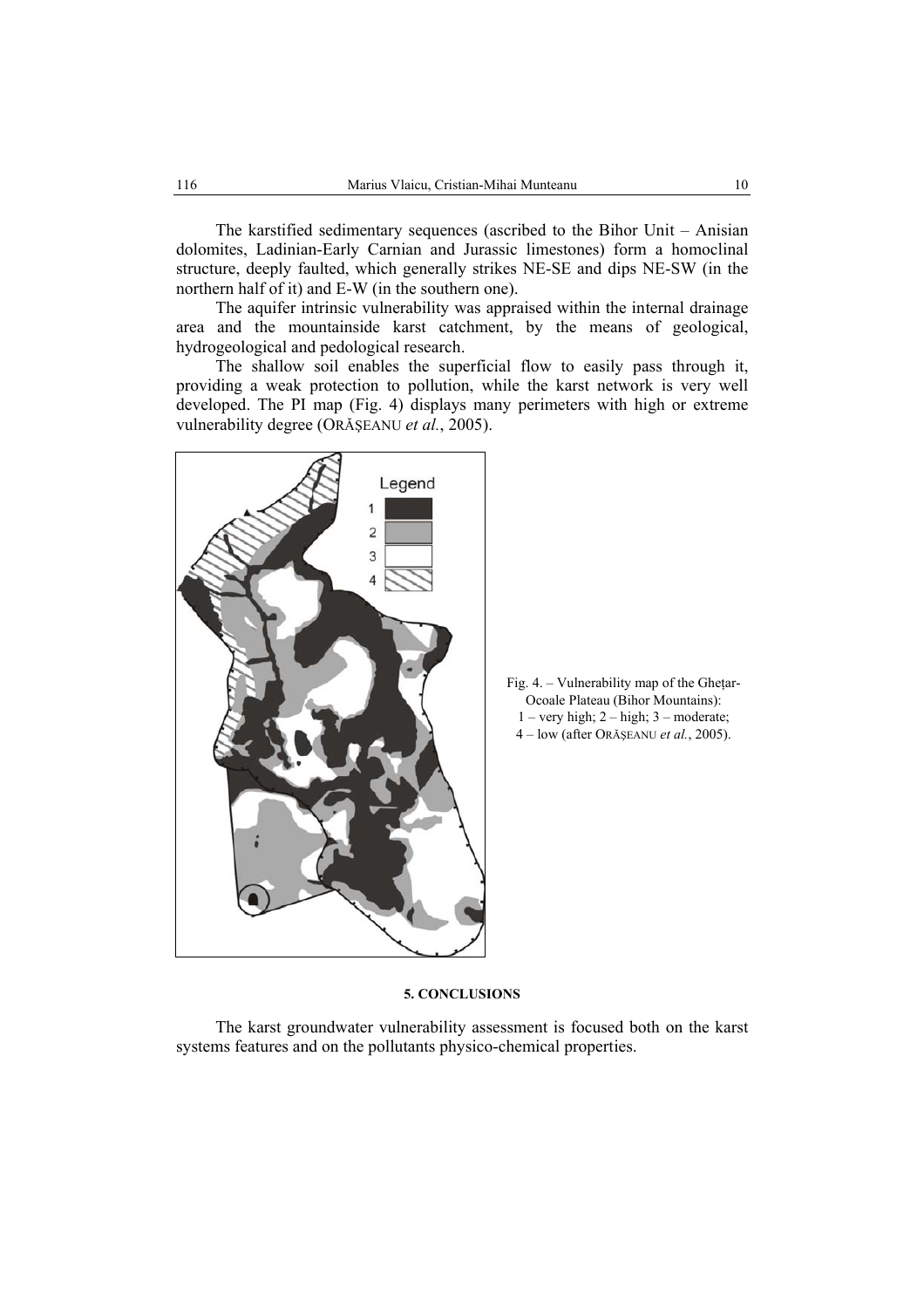The natural attenuation processes run when the overlaying layers allow filtration, adsorption and elimination of contaminants or at least the decrease of their travel speed. If these requirements are not fulfilled, the human impact may be catastrophic; therefore, the vulnerability maps represent useful management tools, granting to the authorities the chance of an operative and effective intervention in the affected areas, and also the possibility to delineate some special protection zones for the catchments.

*ACKNOWLEDGEMENTS.* We would like to especially thank Mrs. Paula Achim for her kind help. Our study was financially supported by the NURC (CNCSIS) Grant No. 723/2006.

#### REFERENCES

- ALLER, L., BENNET, T., LEHR, J., PETTY, R. & HACKETT, G., *DRASTIC: A Standardized System for Evaluating Ground Water Pollution Potential Using Hydrogeologic Settings*. USEPA/600/2-87-036, Oklahoma, 455 p., 1987.
- AUGE, M., *Hydrodynamic behaviour of the Puelche Aquifer in Matanza River Basin*. Ground Water, **24**, 5, 636–642, 1986.
- AUGE, M., *Primer Curso de Posgrado de Hidrogeología Ambiental*. UBA, Buenos Aires, 1–65, 1995.
- BAKER, A.E., CICHON, J.R., ARTHUR, J.D. & RAINES, G.L., *Florida aquifer vulnerability assessment*. GSA Abstracts with Programs, **34**, 6, 346–347, 2002.
- BLODGETT, R., *Drinking water vulnerability assessments in Texas*. Proceedings of the Annual Conference, AWWA, San Antonio, CD-ROM, 1993.
- CIVITA, M., CHIAPPONE, A., FALCO, M. & JARRE, P., *Preparazione della carta di vulnerabilità per la rilocalizzazione di un impianto pozzi dell'Aquedotto di Torino*. Atti 1° Convegno Nazionale sulla Protezione e Gestione delle Acque Sotterranee: Metodologie, Tecnologie e Objettivi, CNR, Marano sul Parnaro, **2**, 461–462, 1990.
- COST ACTION 620, *Vulnerability and Risk Mapping for the Protection of Carbonate (Karst) Aquifers*. Final Report. EC, Research DG, Bruxelles, 315 p., 2003.
- DALY, D. & DREW, D., *The role of karst and karst vulnerability in the Irish Groundwater* Protection Scheme. Workshop "Vulnérabilité et Protection des Eaux Karstiques", CHYN, Neuchâtel, 4, 1998.
- DOERFLIGER, N. & ZWAHLEN, F., *EPIK: a new method for outlining of protection areas in karstic environment*. In GÜNAY, G. & JOHNSON, A.L. (eds.), *International Symposium and Field Seminar on Karst Waters and Environmental Impacts*, Balkema, Rotterdam, 117–123, 1997.
- DOERFLIGER, N. & ZWAHLEN, F., *Groundwater Vulnerability Mapping in Karstic Regions (EPIK). Practical Guide*. SAEFL, Bern, 56 p., 1998.
- FORD, D.C. & WILLIAMS, P.W., *Karst Geomorphology and Hydrology*. Unwin Hyman, London, 601 p., 1989.
- FOSTER, S., *Fundamental concepts in aquifer vulnerability, pollution, risk and protection strategy*. In: VAN DUIJEVENBODEN, W. & VAN WAEGENINGH, H.G. (eds.), *Vulnerability of soil and groundwater to pollutants*, Proceedings and Information, TNO-CHR, Delft, **38**, 69–86, 1987.
- GOLDSCHEIDER, N., KLUTE, M., STURM, S. & HÖTZL, H., *The PI method a GIS-based approach to mapping groundwater vulnerability, with special consideration of karst aquifers*. Zeitschrift für Angewandte Geologie, **46**, 3, 157–166, 2000.